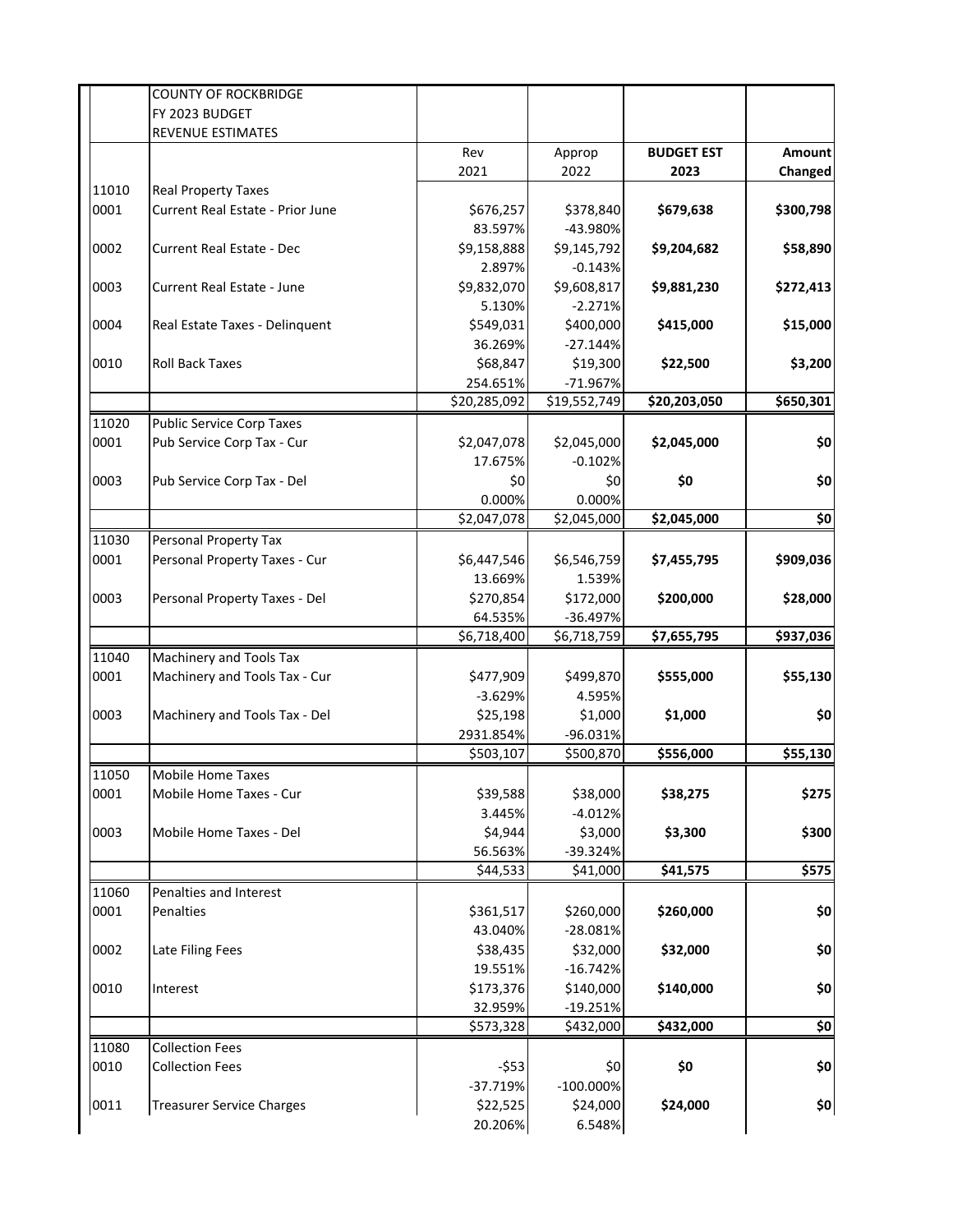| 0012  | Reimb-Tax Sales Fees                | \$10,201<br>394.318%     | \$6,500<br>$-36.282%$ | \$6,500      | \$0         |
|-------|-------------------------------------|--------------------------|-----------------------|--------------|-------------|
|       |                                     | \$32,673                 | \$30,500              | \$30,500     | \$0         |
|       | <b>TOTAL GENERAL PROPERTY TAXES</b> | \$30,204,211             | \$29,320,878          | \$30,963,920 | \$1,643,042 |
|       |                                     |                          |                       |              |             |
| 12010 | Local Sales and Use Taxes           |                          |                       |              |             |
| 0001  | Local 1% Sales Tax                  | \$3,277,504              | \$3,200,000           | \$3,700,000  | \$500,000   |
|       |                                     | 6.522%                   | $-2.365%$             |              |             |
| 0002  | <b>Meal Tax</b>                     | \$2,115,219              | \$2,018,600           | \$2,400,000  | \$381,400   |
|       |                                     | 47.447%                  | $-4.568%$             |              |             |
| 0003  | <b>Lodging Tax</b>                  | \$740,546                | \$610,375             | \$1,500,000  | \$889,625   |
|       |                                     | 76.917%                  | $-17.578%$            |              |             |
| 0004  | Lodging Tax - Tourism               | \$479,583                | \$366,225             | \$600,000    | \$233,775   |
|       |                                     | 14.573%                  | $-23.637%$            |              |             |
| 0005  | Lodging Tax - Horse Center          | \$479,583                | \$366,225             | \$600,000    | \$233,775   |
|       |                                     | 14.573%                  | $-23.637%$            |              |             |
| 0006  | Lodging Tax - 1% Horse Center       | \$238,723                | \$183,113             | \$300,000    | \$116,887   |
|       |                                     | 14.865%                  | $-23.295%$            |              |             |
|       |                                     | \$7,331,158              | \$6,744,538           | \$9,100,000  | \$2,355,462 |
| 12020 | <b>Other Taxes Utilities</b>        |                          |                       |              |             |
| 0002  | <b>Utility Tax</b>                  | \$507,822                | \$500,000             | \$505,000    | \$5,000     |
|       |                                     | $-5.581%$                | $-1.540%$             |              |             |
| 0004  | <b>Consumption Tax</b>              | \$67,649                 | \$60,000              | \$67,650     | \$7,650     |
|       |                                     | $-12.152%$               | $-11.307%$            |              |             |
| 0005  | <b>Communication Tax</b>            | \$706,356                | \$728,900             | \$695,000    | $-$33,900$  |
|       |                                     | $-8.556%$<br>\$1,281,828 | 3.192%<br>\$1,288,900 | \$1,267,650  | $-$21,250$  |
| 12030 | <b>Business License Taxes</b>       |                          |                       |              |             |
| 0001  | <b>BPOL Tax</b>                     | \$922,051                | \$910,000             | \$920,000    | \$10,000    |
|       |                                     | $-2.122%$                | $-1.307%$             |              |             |
|       |                                     | \$922,051                | \$910,000             | \$920,000    | \$10,000    |
| 12040 | <b>Franchise Taxes</b>              |                          |                       |              |             |
| 0001  | <b>Bank Franchise Tax</b>           | \$200,996                | \$197,000             | \$200,000    | \$3,000     |
|       |                                     | 2.121%                   | $-1.988%$             |              |             |
|       |                                     | \$200,996                | \$197,000             | \$200,000    | \$3,000     |
| 12050 | <b>Motor Vehicle Taxes</b>          |                          |                       |              |             |
| 0001  | <b>County Auto Tags</b>             | \$474,563                | \$470,000             | \$161,000    | -\$309,000  |
|       |                                     | 1.076%                   | $-0.962%$             |              |             |
|       |                                     | \$474,563                | \$470,000             | \$161,000    | -\$309,000  |
| 12070 | Taxes on Records & Wills            |                          |                       |              |             |
| 0001  | <b>County Recordation Tax</b>       | \$388,358                | \$275,000             | \$350,000    | \$75,000    |
|       |                                     | 37.840%                  | $-29.189%$            |              |             |
|       |                                     | \$388,358                | \$275,000             | \$350,000    | \$75,000    |
| 12080 | Cigarette Tax                       |                          |                       |              |             |
| 0001  | Cigarette Tax                       | \$0                      | \$0                   | \$300,000    | \$300,000   |
|       |                                     | 0.000%                   | 0.000%                |              |             |
|       |                                     | \$0                      | \$0                   | \$300,000    | \$300,000   |
| 12090 | <b>Admission Tax</b>                |                          |                       |              |             |
| 0001  | <b>Admission Tax</b>                | \$62,986                 | \$85,035              | \$200,000    | \$114,965   |
|       |                                     | 0.000%                   | 35.007%               |              |             |
|       |                                     | \$62,986                 | \$85,035              | \$200,000    | \$114,965   |
|       | <b>TOTAL OTHER LOCAL TAXES</b>      | \$10,661,940             | \$9,970,473           | \$12,498,650 | \$2,228,177 |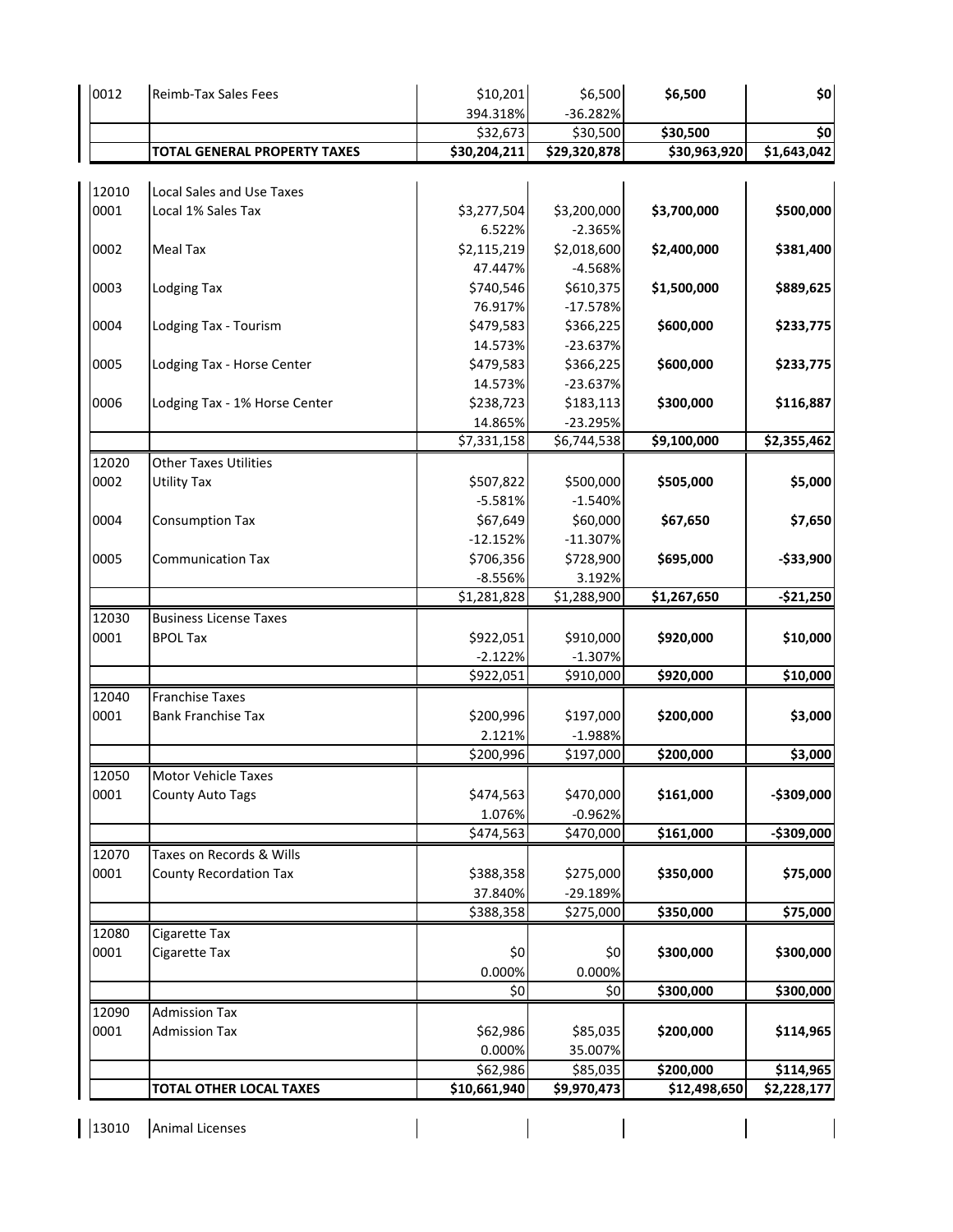| 0001  | Dog Tags                             | \$10,016<br>7.745% | \$9,300<br>$-7.149%$ | \$10,000  | \$700       |
|-------|--------------------------------------|--------------------|----------------------|-----------|-------------|
|       |                                      | \$10,016           | \$9,300              | \$10,000  | \$700       |
| 13030 | Permits and Other Licenses           |                    |                      |           |             |
| 0001  | Land Use Application Fees            | \$2,260            | \$2,000              | \$2,000   | \$0         |
|       |                                      | 5.116%             | $-11.504%$           |           |             |
| 0002  | <b>Transfer Fees</b>                 | \$992              | \$800                | \$800     | \$0         |
|       |                                      | 19.285%            | $-19.374%$           |           |             |
| 0004  | <b>Building Permit Fees</b>          | \$283,549          | \$215,000            | \$250,000 | \$35,000    |
|       |                                      | 17.018%            | $-24.175%$           |           |             |
| 0006  | <b>Zoning Administration Fees</b>    | \$20,090           | \$17,000             | \$20,000  | \$3,000     |
|       |                                      | 14.800%            | $-15.381%$           |           |             |
| 0007  | <b>Telecom Fees</b>                  | \$1,000            | \$3,000              | \$1,000   | $-$2,000$   |
|       |                                      | 0.000%             | 200.000%             |           |             |
|       | <b>TOTAL PERMITS AND FEES</b>        | \$307,891          | \$237,801            | \$273,800 | \$35,999    |
| 14010 | <b>Fines and Forfeitures</b>         |                    |                      |           |             |
| 0001  | Fines                                | \$273,238          | \$400,000            | \$300,000 | $-$100,000$ |
|       |                                      | $-54.178%$         | 46.393%              |           |             |
| 0002  | Parking Ticket Fines                 | \$40               | \$250                | \$250     | \$0         |
|       |                                      | 0.000%             | 525.000%             |           |             |
|       |                                      | \$290              | \$250                |           |             |
| 0003  | <b>Adminstrative Fines</b>           | $-67.202%$         | $-13.793%$           | \$475     | \$225       |
| 0101  |                                      |                    |                      |           |             |
|       | Zoning-Civil Penalty                 | \$0                | \$0                  | \$0       | \$0         |
|       | <b>TOTAL FINES AND FORFEITURES</b>   | 0.000%             | 0.000%               |           |             |
|       |                                      | \$273,568          | \$400,506            | \$300,725 | -\$99,781   |
| 15010 | Revenue Use of Money                 |                    |                      |           |             |
| 0001  | Interest on Investments              | \$165,208          | \$150,000            | \$36,000  | $-$114,000$ |
|       |                                      | $-55.114%$         | $-9.205%$            |           |             |
| 0002  | Interest on Loans to Goshen          | \$0                | \$0                  | \$600     | \$600       |
|       |                                      | 0.000%             | 0.000%               |           |             |
|       |                                      | \$165,208          | \$150,000            | \$36,600  | $-$113,400$ |
| 15020 | Revenue From Use of Property         |                    |                      |           |             |
| 0001  | <b>Rentals of County Property</b>    | \$24,111           | \$23,000             | \$24,500  | \$1,500     |
|       |                                      | 11.246%            | $-4.607%$            |           |             |
| 0004  | Rentals to Landfill                  | \$0                | \$0                  | \$0       | \$0         |
|       |                                      | 0.000%             | 0.000%               |           |             |
|       |                                      | \$24,111           | \$23,000             | \$24,500  | \$1,500     |
|       | TOTAL USE OF MONEY AND PROPERTY      | \$189,319          | \$173,000            | \$61,100  | $-$111,900$ |
|       |                                      |                    |                      |           |             |
| 16010 | <b>Court Costs</b>                   |                    |                      |           |             |
| 0002  | Sheriff's Fees                       | \$16,979           | \$11,000             | \$11,750  | \$750       |
|       |                                      | 50.096%            | $-35.215%$           |           |             |
| 0004  | <b>Court House Construction Fee</b>  | \$14,360           | \$17,000             | \$16,200  | -\$800      |
|       |                                      | $-15.348%$         | 18.384%              |           |             |
| 0005  | <b>Court House Maintenance Fees</b>  | \$11,952           | \$15,000             | \$14,000  | $-$1,000$   |
|       |                                      | $-17.065%$         | 25.503%              |           |             |
| 0006  | <b>Erosion Sediment Control Fees</b> | \$24,361           | \$25,000             | \$38,000  | \$13,000    |
|       |                                      | $-35.002%$         | 2.621%               |           |             |
| 0007  | Court House Security Fee             | \$92,417           | \$75,000             | \$85,000  | \$10,000    |
|       |                                      | 45.354%            | $-18.846%$           |           |             |
| 0008  | <b>DNA Fee</b>                       | \$930              | \$900                | \$900     | \$0         |
|       |                                      | $-15.466%$         | $-3.223%$            |           |             |
| 0010  | <b>Court Appointed Attorney</b>      | \$2,601            | \$3,000              | \$3,100   | \$100       |
|       |                                      | $-37.175%$         | 15.360%              |           |             |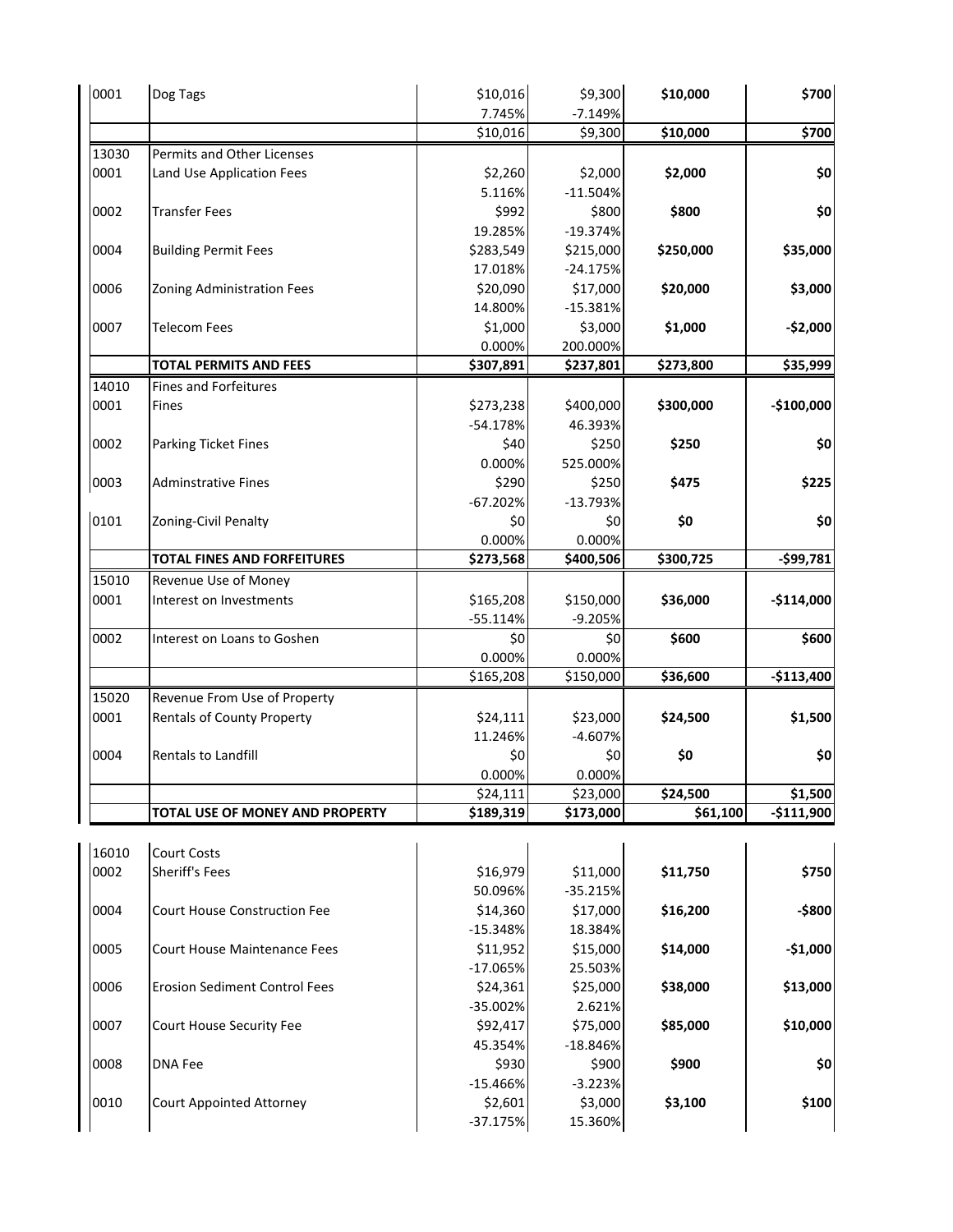| 0012  | List of Heirs/RE Affidavit Fee         | \$1,283<br>285.714% | \$500<br>$-61.014%$ | \$700     | \$200            |
|-------|----------------------------------------|---------------------|---------------------|-----------|------------------|
|       |                                        |                     |                     |           |                  |
| 0013  | Animal Control Fee                     | \$0                 | \$10                | \$0       | $-$10$           |
|       |                                        | 0.000%              | 0.000%              |           |                  |
| 0016  | Sheriff's Account-Notary Fees          | \$0                 | \$0                 | \$0       | \$0              |
|       |                                        | 0.000%              | 0.000%              |           |                  |
|       |                                        | \$164,883           | \$147,409           | \$169,650 | \$22,241         |
| 16020 | Charges for Comm. Atty.                |                     |                     |           |                  |
| 0001  | Commonwealth Atty. Fees                | \$5,050             | \$5,500             | \$5,500   | \$0              |
|       |                                        | 3.088%              | 8.912%              |           |                  |
|       |                                        | \$5,050             | \$5,500             | \$5,500   | \$0              |
| 16032 | Charges for Fire and Rescue            |                     |                     |           |                  |
| 0001  | Fire-Rescue EMT Course Fee             | \$0                 | \$0                 | \$1,000   | \$1,000          |
|       |                                        | $-100.000\%$        | 0.000%              |           |                  |
|       |                                        | \$0                 | \$0                 | \$1,000   | \$1,000          |
| 16130 | Charges - Parks and Recreation         |                     |                     |           |                  |
| 0001  | Fees - Lake Robertson                  | \$79,837            | \$55,000            | \$65,000  | \$10,000         |
|       |                                        | 34.862%             | $-31.109%$          |           |                  |
| 0002  | Swimming Fees - Lake Robertson         | \$4,303             | \$8,750             | \$11,500  | \$2,750          |
|       |                                        | -52.988%            | 103.347%            |           |                  |
| 0003  | Swimming - Fairfield Pool              | \$575               | \$8,680             | \$10,600  | \$1,920          |
|       |                                        | -93.722%            | 1409.565%           |           |                  |
|       |                                        | \$84,715            | \$72,445            | \$87,100  | \$14,655         |
| 16140 | <b>Charges - Transportation Garage</b> |                     |                     |           |                  |
| 0001  | School Board - Transportation          | \$162,539           | \$349,440           | \$400,000 |                  |
|       |                                        |                     |                     |           | \$50,560         |
| 0002  |                                        | $-53.472%$          | 114.988%            |           |                  |
|       | School Board - Other                   | \$67,887            | \$102,560           | \$100,000 | $-$2,560$        |
|       |                                        | -33.802%            | 51.074%             |           |                  |
| 0003  | <b>Public Service Authority</b>        | \$15,446            | \$15,410            | \$15,794  | \$384            |
|       |                                        | $-9.630%$           | $-0.235%$           |           |                  |
| 0004  | Sanitary Landfill                      | \$19,190            | \$24,680            | \$15,000  | $-$9,680$        |
|       |                                        | $-5.887%$           | 28.606%             |           |                  |
| 0012  | <b>RATS</b>                            | \$37,651            | \$62,235            | \$64,568  | \$2,333          |
|       |                                        | -54.646%            | 65.295%             |           |                  |
| 0017  | Jail Commission                        | \$10,435            | \$12,000            | \$27,165  | \$15,165         |
|       |                                        | 8.449%              | 14.999%             |           |                  |
| 0019  | <b>Regional Recycling</b>              | \$0                 | \$0                 | \$0       | \$0              |
|       |                                        | 0.000%              | 0.000%              |           |                  |
| 0020  | <b>Other Agencies</b>                  | \$26,534            | \$36,000            | \$68,150  | \$32,150         |
|       |                                        | $-27.642%$          | 35.674%             |           |                  |
|       |                                        | \$339,683           | \$602,328           | \$690,677 | \$88,349         |
| 16160 | <b>Other Charges for Services</b>      |                     |                     |           |                  |
| 0002  | Solid Waste Disp Fees-Bus. & Ind.      | \$0                 | \$0                 | \$0       | \$0              |
|       |                                        |                     |                     |           |                  |
|       |                                        | 0.000%              | 0.000%              |           |                  |
| 0004  | Consolidated Share - Buena Vista       | \$0                 | \$0                 | \$0       | \$0              |
|       |                                        | 0.000%              | 0.000%              |           |                  |
| 0005  | Reimb - Tire Disposal Fees             | \$0                 | \$0                 | \$0       | \$0              |
|       |                                        | 0.000%              | 0.000%              |           |                  |
|       |                                        |                     |                     | \$0       |                  |
|       |                                        | \$0                 | \$0                 | \$953,927 | \$0<br>\$126,245 |
|       | <b>TOTAL CHARGES FOR SERVICES</b>      | \$594,330           | \$827,682           |           |                  |
|       |                                        |                     |                     |           |                  |
| 18010 | Miscellaneous Revenues                 |                     |                     |           |                  |
| 0001  | Pmt in Lieu of Taxes-Centra Health     | \$10,950            | \$10,802            | \$10,950  | \$148            |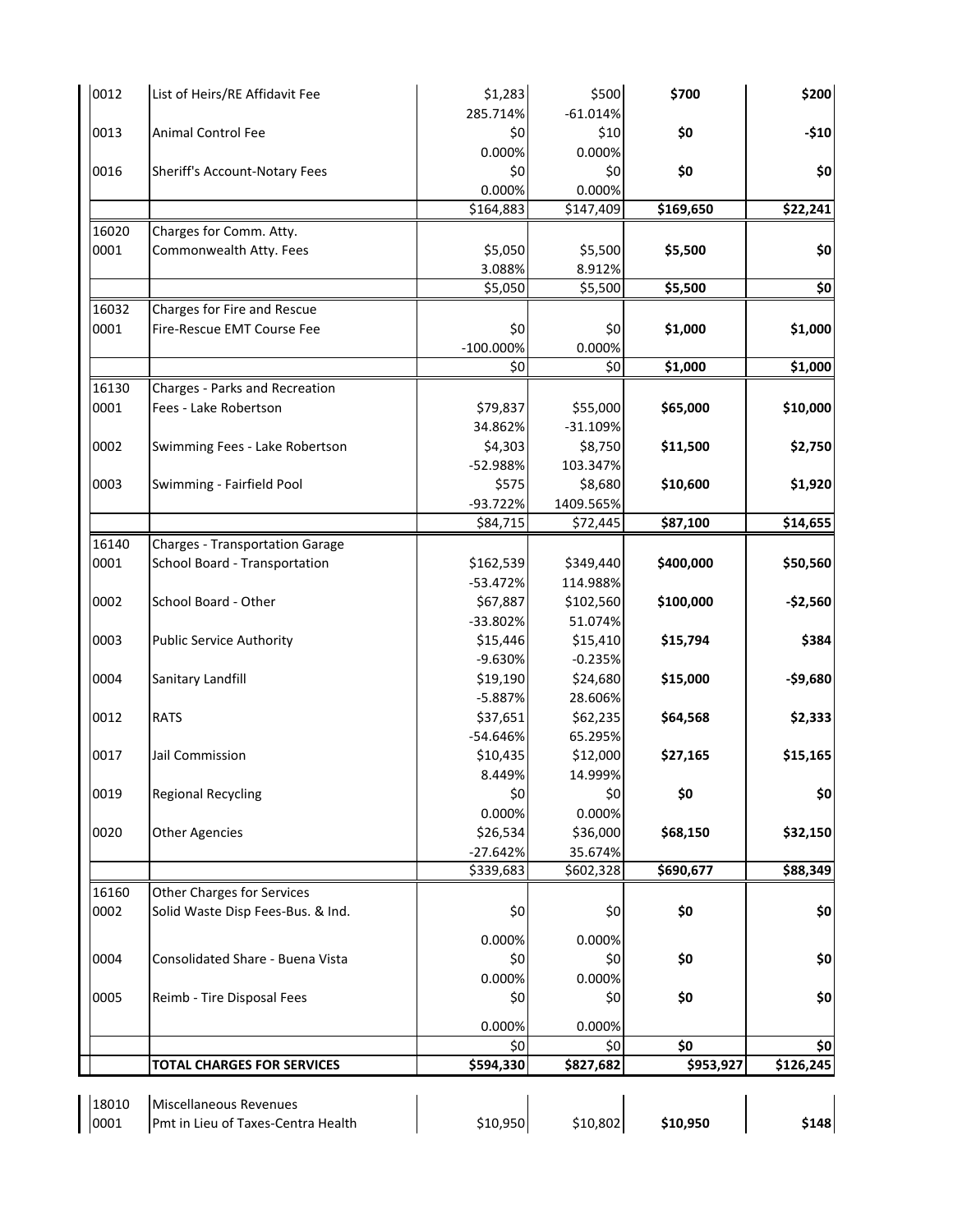|       |                                     | 1.370%       | $-1.350%$    |           |           |
|-------|-------------------------------------|--------------|--------------|-----------|-----------|
|       |                                     | \$10,950     | \$10,802     | \$10,950  | \$148     |
| 18990 | <b>Other Miscellaneous Revenues</b> |              |              |           |           |
| 0001  | Sale of Supplies                    | \$4,988      | \$5,000      | \$5,000   | \$0       |
|       |                                     | $-0.159%$    | 0.249%       |           |           |
| 0002  | Sale of Equipment                   | \$1          | \$5,000      | \$5,000   | \$0       |
|       |                                     | -99.980%     | 499900.000%  |           |           |
| 0005  | Sale of Concessions-Fairfield Pool  | \$0          | \$0          | \$0       | \$0       |
|       |                                     | 0.000%       | 0.000%       |           |           |
| 0007  | Cable TV Company Grant              | \$0          | \$0          | \$0       | \$0       |
|       |                                     | 0.000%       | 0.000%       |           |           |
| 0008  | Patrons Refunds and Rebates         | \$3,063      | \$5,000      | \$5,000   | \$0       |
|       |                                     | -38.323%     | 63.223%      |           |           |
| 0009  | Sale Concessions - Lake Robertson   | \$6,882      | \$5,600      | \$7,800   | \$2,200   |
|       |                                     | 6.693%       | $-18.631%$   |           |           |
| 0013  | Sale of GIS Products                | \$0          | \$10         | \$0       | $-$10$    |
|       |                                     | 0.000%       | 0.000%       |           |           |
| 0015  | Sale of Property                    | \$0          | \$0          | \$0       | \$0       |
|       |                                     | 0.000%       | 0.000%       |           |           |
| 0025  | Surplus Funds-Delq Re Auction '16   | \$0          | \$0          | \$0       | \$0       |
|       |                                     | $-100.000%$  | 0.000%       |           |           |
| 0026  | Sale of Recyclables                 | \$0          | \$0          | \$12,500  | \$12,500  |
|       |                                     | $-100.000%$  | 0.000%       |           |           |
| 0027  | Sale of Scrap Metal                 | \$20,863     | \$12,000     | \$24,000  | \$12,000  |
|       |                                     | 125.137%     | $-42.483%$   |           |           |
| 0030  | <b>Citizen Donations</b>            | \$600        | \$0          | \$0       | \$0       |
|       |                                     | 0.000%       | $-100.000\%$ |           |           |
| 0099  | Miscellaneous                       | \$119        | \$0          | \$0       | \$0       |
|       |                                     | -99.563%     | $-100.000%$  |           |           |
|       |                                     | \$36,516     | \$37,607     | \$59,300  | \$21,693  |
|       | <b>TOTAL MISCELLANEOUS</b>          | \$47,466     | \$48,409     | \$70,250  | \$21,841  |
|       |                                     |              |              |           |           |
| 19010 | Refunds from Other Localities       |              |              |           |           |
| 0006  | Lexington Reimb. - Court Bldg.      | \$5,780      | \$6,350      | \$6,200   | $-$150$   |
|       |                                     | $-5.609%$    | 9.871%       |           |           |
| 0007  | Reimb. Probation Exp. - BV          | \$1,258      | \$1,000      | \$1,100   | \$100     |
|       |                                     | 25.299%      | $-20.509%$   |           |           |
| 0008  | Pmt. Under Joint Services - Lex.    | \$215,336    | \$210,000    | \$210,000 | \$0       |
|       |                                     | 11.635%      | $-2.478%$    |           |           |
| 0015  | Reimb. - Victim Witness Coord.      | \$6,480      | \$6,480      | \$6,480   | \$0       |
|       |                                     | 0.000%       | 0.000%       |           |           |
| 0020  | Reimb. - Ct. Ordered Ct. Security   | \$81,412     | \$93,000     | \$90,000  | $-$3,000$ |
|       |                                     | 6.961%       | 14.234%      |           |           |
| 0023  | Reimb. - Housing Assistance         | \$0          | \$0          | \$0       | \$0       |
|       |                                     | 0.000%       | 0.000%       |           |           |
| 0029  | Household HazMat Disposal Share     | \$4,468      | \$4,500      | \$3,500   | $-$1,000$ |
|       |                                     | 38.181%      | 0.716%       |           |           |
| 0030  | Transportation Grant - Lex.         | \$1,467      | \$10,639     | \$10,639  | \$0       |
|       |                                     | $-87.454%$   | 625.162%     |           |           |
| 0031  | Transportation Grant - BV           | \$1,467      | \$10,639     | \$10,639  | \$0       |
|       |                                     | $-87.454%$   | 625.162%     |           |           |
| 0034  | Reimb-E911 Interim Director-Lex     | \$0          | \$0          | \$0       | \$0       |
|       |                                     | $-100.000\%$ | 0.000%       |           |           |
| 0035  | Radio Sys Upgrade Lease Share - LX  | \$66,793     | \$66,335     | \$66,335  | \$0       |
|       |                                     | $-0.324%$    | $-0.686%$    |           |           |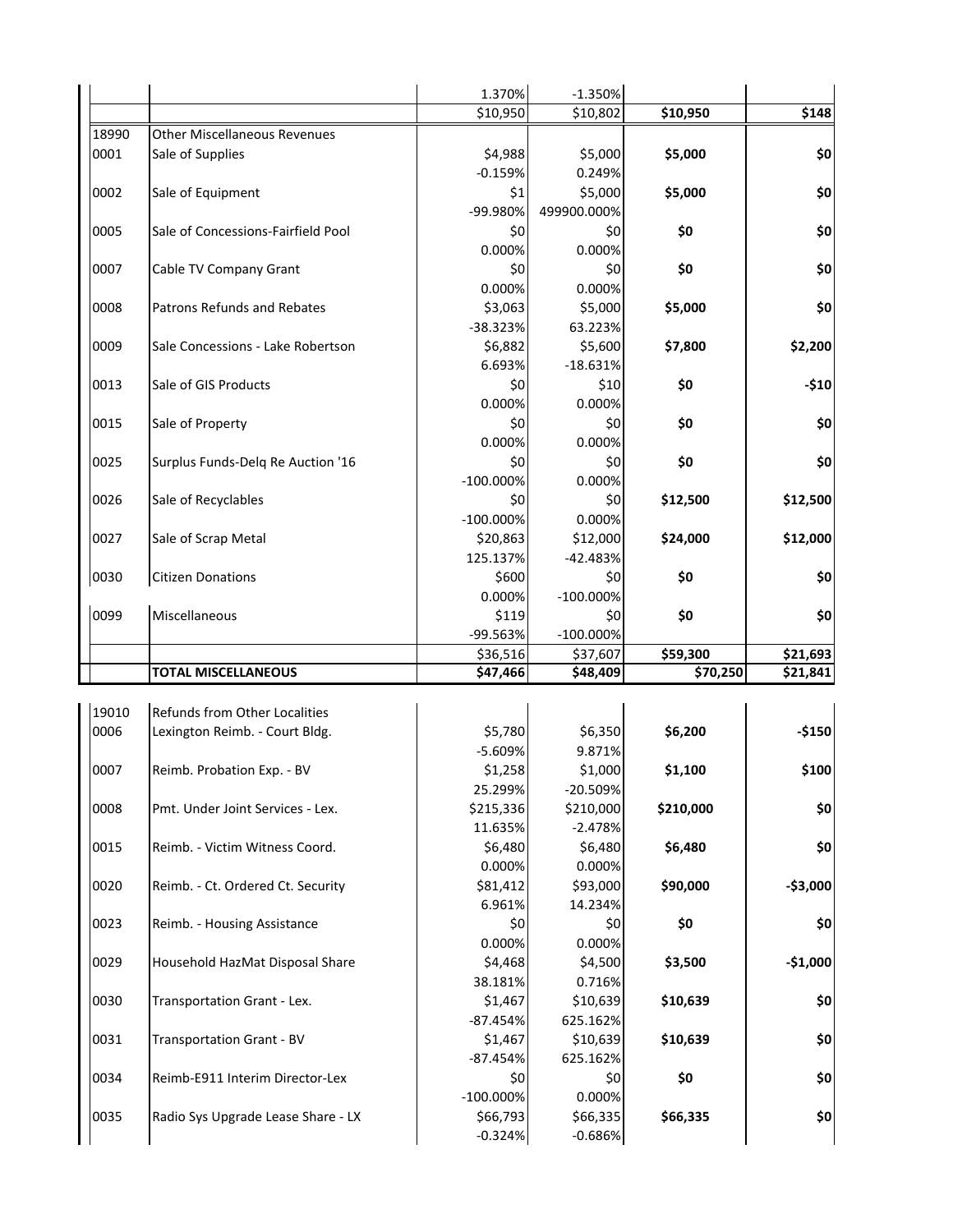| 0036  | Radio Sys Upgrade Lease Share - BV        | \$39,552     | \$39,552     | \$39,552     | \$0         |
|-------|-------------------------------------------|--------------|--------------|--------------|-------------|
|       |                                           | 2.286%       | 0.001%       |              |             |
| 0037  | Subscriber Unit Lease Share - LX          | \$51,780     | \$51,780     | \$51,780     | \$0         |
|       |                                           | 0.187%       | 0.000%       |              |             |
| 0038  | Subscriber Unit Lease Share - BV          | \$30,662     | \$30,662     | \$30,662     | \$0         |
|       |                                           | 2.811%       | 0.001%       |              |             |
| 0039  | 911 Center cost-share - LX                | \$14,784     | \$14,784     | \$14,784     | \$0         |
|       |                                           | 0.000%       | 0.000%       |              |             |
| 0040  | 911 Center cost-share - BV                | \$13,601     | \$13,601     | \$13,601     | \$0         |
|       |                                           | 0.000%       | 0.000%       |              |             |
| 0041  | Recycle Transport Cost-Share-LX           | \$1,208      | \$0          | \$0          | \$0         |
|       |                                           | -66.539%     | $-100.000\%$ |              |             |
|       |                                           | \$536,047    | \$559,334    | \$555,272    | $-$4,062$   |
| 19020 | <b>Other Recovered Costs</b>              |              |              |              |             |
| 0001  | Charges for HazMat Cleanup                | \$825        | \$1,000      | \$5,000      | \$4,000     |
|       |                                           | -91.878%     | 21.212%      |              |             |
| 0002  | Fiscal Agent Fees - Jail Comm.            | \$50,000     | \$50,000     | \$50,000     | \$0         |
|       |                                           | 0.000%       | 0.000%       |              |             |
| 0007  | Recoveries under FOIA                     | \$376        | \$50         | \$50         | \$0         |
|       |                                           | 3.285%       | -86.705%     |              |             |
| 0016  | Fiscal Agent Fees - PSA                   | \$992        | \$984        | \$1,000      | \$16        |
|       |                                           | 0.813%       | $-0.806%$    |              |             |
| 0022  | Management Fee - Landfill                 | \$60,000     | \$60,000     | \$60,000     | \$0         |
|       |                                           | 0.000%       | 0.000%       |              |             |
| 0025  | <b>EMS Revenue Recovery</b>               | \$359,703    | \$350,000    | \$375,000    | \$25,000    |
|       |                                           | $-2.279%$    | $-2.697%$    |              |             |
| 0032  | <b>Transportation Grant - Local Share</b> | \$1,712      | \$12,413     | \$12,413     | \$0         |
|       |                                           | $-87.454%$   | 625.211%     |              |             |
| 0033  | Radio Sys Upgrade Lease-VMI               | \$19,431     | \$19,431     | \$19,431     | \$0         |
|       |                                           | 12.338%      | 0.000%       |              |             |
| 0037  | Local Jury Costs                          | \$0          | \$0          | \$0          | \$0         |
|       |                                           | 0.000%       | 0.000%       |              |             |
| 0041  | <b>CSB Grant - DBHDS Assessment Site</b>  | \$146,648    | \$160,796    | \$176,728    | \$15,932    |
|       |                                           | 21.578%      | 9.647%       |              |             |
| 0043  | <b>CSB Grant - DBHDS Training</b>         | \$0          | \$3,000      | \$0          | $-$3,000$   |
|       |                                           | 0.000%       | 0.000%       |              |             |
| 0044  | 911 Center cost-share - VMI               | \$2,993      | \$2,993      | \$2,993      | \$0         |
|       |                                           | 0.000%       | 0.000%       |              |             |
| 0045  | Joint Fire/EMS Elec. cost-share-911 Ctr   | \$12,057     | \$11,000     | \$12,000     | \$1,000     |
|       |                                           | 8.978%       | $-8.770%$    |              |             |
| 0046  | Cont-RERG for RSAF Grant                  | \$0          | \$0          | \$0          | \$0         |
|       |                                           | 0.000%       | 0.000%       |              |             |
| 0047  | Fiscal Agent Fee-RANA PR Spt              | \$1,633      | \$1,500      | \$1,500      | \$0         |
|       |                                           | 838.980%     | $-8.143%$    |              |             |
| 0048  | 911 CTR Scptc Svs Cost-share              | \$0          | \$0          | \$500        | \$500       |
|       |                                           | 0.000%       | 0.000%       |              |             |
|       |                                           | \$656,370    | \$673,167    | \$716,615    | \$42,948    |
|       | <b>TOTAL RECOVERED COSTS</b>              | \$1,192,417  | \$1,232,501  | \$1,271,887  | \$38,886    |
|       |                                           |              |              |              |             |
| 10000 | Local Revenues                            | \$43,471,143 | \$42,211,249 | \$46,394,259 | \$3,882,510 |
|       |                                           |              |              |              |             |
| 22010 | Non-Categorical Aid                       |              |              |              |             |
| 0003  | <b>Rolling Stock Taxes</b>                | \$67,847     | \$70,000     | \$66,900     | $-$3,100$   |
|       |                                           | $-2.474%$    | 3.174%       |              |             |
| 0004  | Mobile Home Sales Tax - DMV               | \$25,535     | \$18,000     | \$19,000     | \$1,000     |
|       |                                           |              |              |              |             |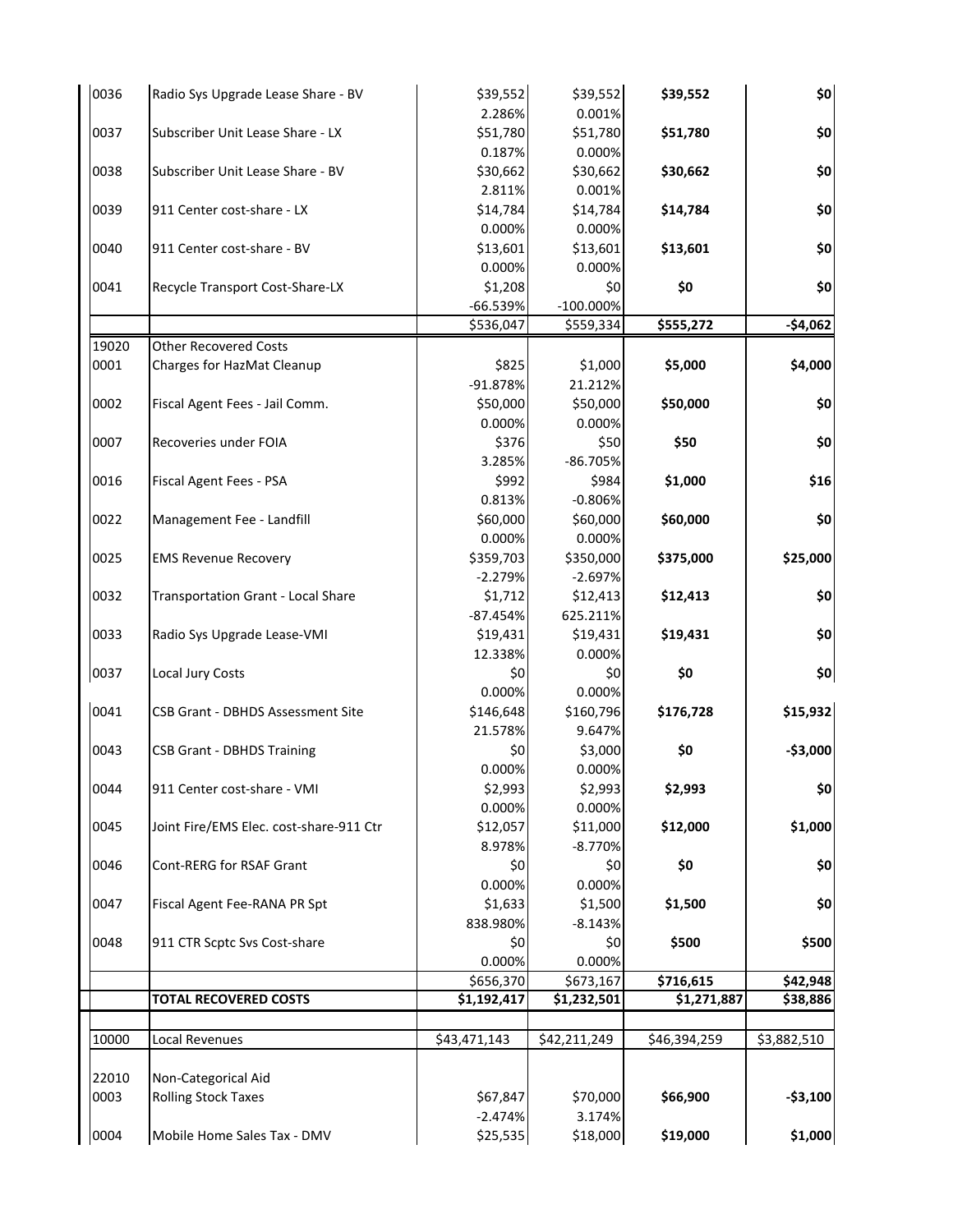|       |                                      | $-15.887%$    | $-29.508%$    |             |            |
|-------|--------------------------------------|---------------|---------------|-------------|------------|
| 0005  | Sale of Timber                       | \$1,137       | \$1,500       | \$1,500     | \$0        |
|       |                                      | $-42.357%$    | 31.926%       |             |            |
| 0006  | Auto Rental Tax - DMV                | \$50,823      | \$57,000      | \$57,000    | \$0        |
|       |                                      |               |               |             |            |
|       |                                      | $-18.730%$    | 12.154%       |             |            |
| 0008  | <b>State Recordation Tax</b>         | \$0           | \$0           | \$0         | \$0        |
|       |                                      | $-100.000\%$  | 0.000%        |             |            |
| 0009  | Moped/ATV Sales Tax - DMV            | \$703         | \$500         | \$1,000     | \$500      |
|       |                                      | 9.41%         | $-28.91%$     |             |            |
| 0010  | <b>Skill Games Tax</b>               | \$39,744      | \$45,000      | \$40,000    | $-$5,000$  |
|       |                                      | 0.00%         | 13.22%        |             |            |
|       | <b>TOTAL NON CATEGORICAL AID</b>     | \$185,789     | \$192,000     | \$185,400   | $-$6,600$  |
| 23010 | Commonwealth's Attorney              |               |               |             |            |
| 0001  | Reimb. CA Salaries & Fringes         | \$47,654      | \$499,160     | \$524,118   | \$24,958   |
|       |                                      | -89.392%      | 947.465%      |             |            |
| 0002  | Reimb, CA Office Expenses            | \$0           | \$0           | \$0         | \$0        |
|       |                                      | $-100.000\%$  | 0.000%        |             |            |
| 0004  | Reimb, CA Travel Expenses            | \$0           | \$0           | \$0         | \$0        |
|       |                                      | $-100.000\%$  | 0.000%        |             |            |
|       |                                      | \$47,654      | \$499,160     | \$524,118   | \$24,958   |
|       |                                      |               |               |             |            |
| 23020 | Sheriff                              |               |               |             |            |
| 0001  | Reimb. - Sheriff Salaries & Fringes  | \$1,242,057   | \$1,299,633   | \$1,364,615 | \$64,982   |
|       |                                      | 0.861%        | 4.636%        |             |            |
|       |                                      | \$1,242,057   | \$1,299,633   | \$1,364,615 | \$64,982   |
| 23030 | <b>Commissioner of Revenue</b>       |               |               |             |            |
| 0001  | Reimb. - C of R Salaries & Fringe    | \$109,342     | \$116,897     | \$122,742   | \$5,845    |
|       |                                      | 0.409%        | 6.910%        |             |            |
|       |                                      | \$109,342     | \$116,897     | \$122,742   | \$5,845    |
| 23040 | Treasurer                            |               |               |             |            |
| 0001  | Reimb. - Tres. Salaries & Reimb.     | \$99,196      | \$106,830     | \$112,172   | \$5,342    |
|       |                                      | $-0.043%$     | 7.696%        |             |            |
|       |                                      | \$99,196      | \$106,830     | \$112,172   | \$5,342    |
|       |                                      |               |               |             |            |
| 23060 | Registrar/Electoral Board            |               |               |             |            |
| 0001  | Reimb. - Elect. Board. & Registrar   | \$40,511      | \$37,000      | \$60,000    | \$23,000   |
|       |                                      | $-27.643%$    | $-8.666%$     |             |            |
|       |                                      | \$40,511      | \$37,000      | \$60,000    | \$23,000   |
| 23070 | Clerk of Circuit Court               |               |               |             |            |
| 0001  | Reimb. - Clrk. of Ct. Sal. & Fringes | \$312,070     | \$322,517     | \$338,538   | \$16,021   |
|       |                                      | 1.076%        | 3.348%        |             |            |
| 0002  | Reimb. - Clrk. Of Ct. Office Exp.    | \$3,679       | \$28,347      | \$14,768    | $-$13,579$ |
|       |                                      | $-17.033%$    | 670.508%      |             |            |
|       |                                      | \$315,749     | \$350,864     | \$353,306   | \$2,442    |
|       | <b>TOTAL SHARED EXPENSES</b>         | \$1,854,508   | \$2,410,384   | \$2,536,952 | \$126,568  |
|       |                                      |               |               |             |            |
| 24040 | <b>Other Categorical Aid</b>         |               |               |             |            |
| 0004  | <b>CDBG Block Grant Funds</b>        | \$0           | \$0           | \$0         | \$0        |
|       |                                      | $-100.000\%$  | 0.000%        |             |            |
| 0011  | Refund - Health Department           | \$0           | \$10          | \$0         | $-$10$     |
|       |                                      |               |               |             |            |
|       |                                      | 0.000%        | 0.000%        |             |            |
| 0012  | Reimb. - NBSWCD Support              | \$216,662     | \$176,618     | \$184,135   | \$7,517    |
|       |                                      | 51.993%       | $-18.482%$    |             |            |
| 0013  | <b>Fire Program Receipts</b>         | \$77,668      | \$77,668      | \$82,488    | \$4,820    |
|       |                                      |               |               |             |            |
| 0018  | Local Law Enf. Block Grant           | 4.636%<br>\$0 | 0.000%<br>\$0 | \$0         | \$0        |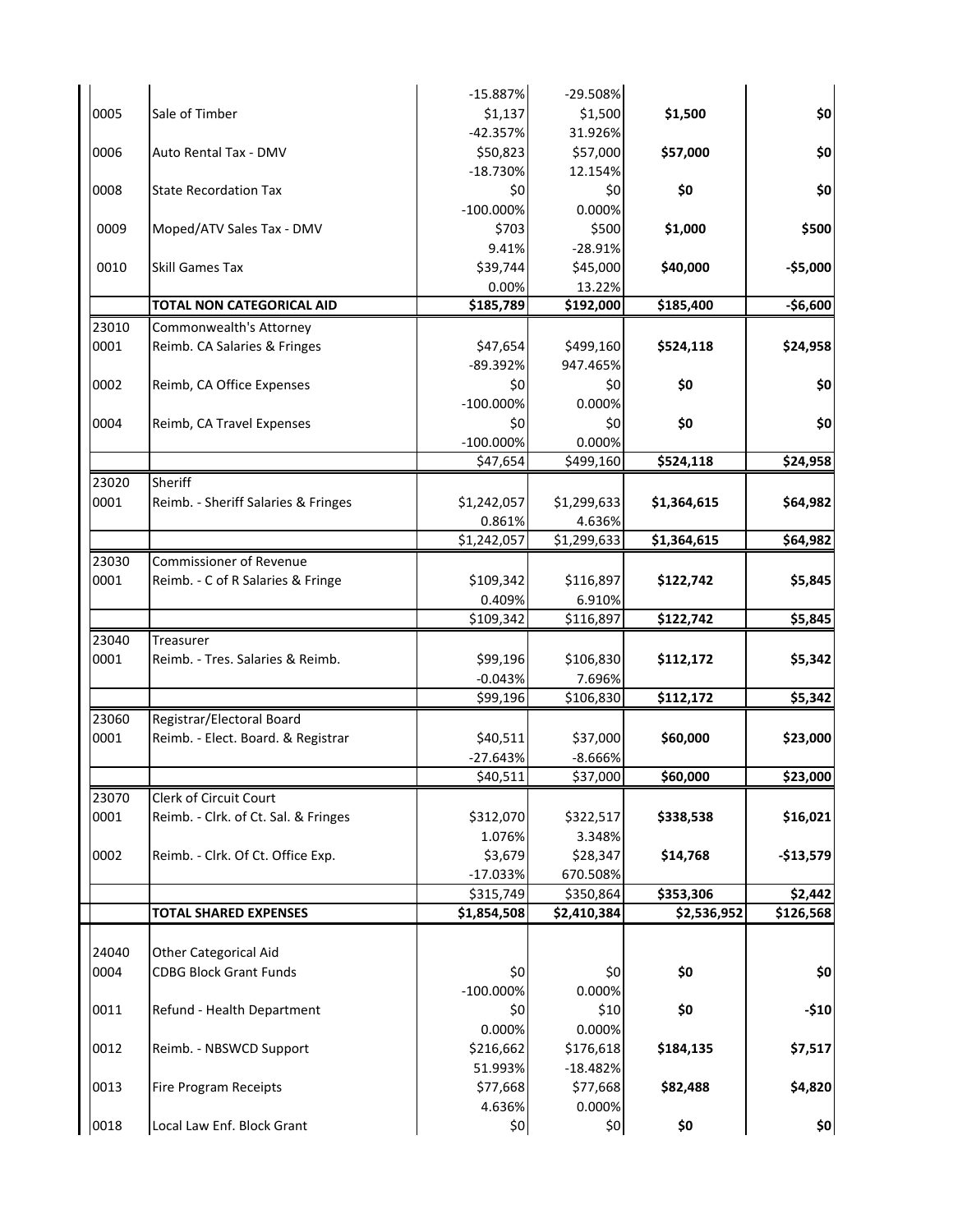|       |                                     | $-100.000\%$          | 0.000%                |             |                                                    |
|-------|-------------------------------------|-----------------------|-----------------------|-------------|----------------------------------------------------|
| 0019  | Grant - Stop Violence Against Women | \$17,163              | \$31,787              | \$31,787    | \$0                                                |
|       |                                     | $-63.018%$            | 85.202%               |             |                                                    |
| 0020  | Victim Witness Assistance Grant     | \$74,045              | \$71,978              | \$71,978    | \$0                                                |
|       |                                     | $-1.463%$             | $-2.791%$             |             |                                                    |
| 0022  | School Resource Officer Grant       | \$38,688.87           | \$38,512              | \$36,288    | $-$2,224$                                          |
|       |                                     | $-5.101%$             | $-0.457%$             |             |                                                    |
| 0023  | Grants/Reimbursements               | \$6,398               | \$5,000               | \$25,000    | \$20,000                                           |
|       |                                     | 42.178%               | $-21.851%$            |             |                                                    |
| 0026  | Auto Tag Share                      | \$457                 | \$380                 | \$380       | \$0                                                |
|       |                                     | 17.929%               | $-16.864%$            |             |                                                    |
| 0027  | <b>DMV Traffic Safety Grant</b>     | \$14,700              | \$21,000              | \$19,600    | $-$1,400$                                          |
|       |                                     | $-34.169%$            | 42.857%               |             |                                                    |
| 0031  | Emerg. Management Grant             | \$7,500               | \$7,500               | \$7,500     | \$0                                                |
|       |                                     | -50.000%              | 0.000%                |             |                                                    |
| 0032  | Four for Life                       | \$25,125              | \$25,125              | \$24,301    | $-5824$                                            |
|       |                                     | 0.000%                | $-0.001%$             |             |                                                    |
| 0033  | <b>Wayfinding Signage Grant</b>     | \$0                   | \$0                   | \$0         | \$0                                                |
|       |                                     | 0.000%                | 0.000%                |             |                                                    |
| 0036  | Circuit Court Records Grant         | \$15,820              | \$0                   | \$0         | \$0                                                |
|       |                                     | 0.000%                | $-100.000\%$          |             |                                                    |
| 0037  | Litter and Recycling Grant          | \$0                   | \$0                   | \$0         | \$0                                                |
|       |                                     | 0.000%                | 0.000%                |             |                                                    |
| 0038  | <b>VEDP Grant</b>                   | \$0                   | \$0                   | \$0         | \$0                                                |
|       |                                     | 0.000%                | 0.000%                |             |                                                    |
| 0039  | VA Complete Count Comm Grant        | \$1,398               | \$0                   | \$0         | \$0                                                |
|       |                                     | 0.000%                | $-100.000\%$          |             |                                                    |
|       | <b>OTHER CATEGORICAL AID</b>        | \$495,625             | \$455,578             | \$483,457   | \$27,879                                           |
| 24041 | COVID-19 Commonwealth Funding       |                       |                       |             |                                                    |
|       |                                     |                       |                       |             |                                                    |
| 0001  |                                     | \$0                   | \$0                   | \$0         |                                                    |
|       | VHDA Certif/Funding Op Grant        | $-100.000\%$          | 0.000%                |             |                                                    |
| 0002  | VA BOE CARES Act Funds              |                       | \$0                   | \$0         |                                                    |
|       |                                     | \$54,155<br>0.000%    | $-100.000\%$          |             |                                                    |
|       | <b>TOTAL COVID FUNDS</b>            | \$54,155              | \$0                   | \$0         |                                                    |
| 28010 | Auto Tax Refund                     |                       |                       |             |                                                    |
|       | Auto Tax Refund                     |                       |                       |             |                                                    |
| 0001  |                                     | \$2,449,624           | \$2,449,624           | \$2,449,624 |                                                    |
|       | <b>TOTAL PPTRA</b>                  | 0.000%<br>\$2,449,624 | 0.000%<br>\$2,449,624 | \$2,449,624 |                                                    |
|       |                                     |                       |                       |             |                                                    |
|       | <b>VPSA Refund</b>                  |                       |                       |             |                                                    |
| 28020 |                                     |                       |                       |             |                                                    |
| 0001  | VPSA Refunding 2002B/2003C          | \$70,090              | \$90,916<br>29.713%   | \$91,911    |                                                    |
|       | <b>OTHER</b>                        | 23.757%<br>\$70,090   | \$90,916              | \$91,911    |                                                    |
|       |                                     |                       |                       |             | \$0<br>\$0<br>\$0<br>\$0<br>\$0]<br>\$995<br>\$995 |
| 20000 | From the Commonwealth               | \$5,109,790           | \$5,598,502           | \$5,747,344 | \$148,842                                          |
|       |                                     |                       |                       |             |                                                    |
| 31010 | Payment in Lieu if Taxes            |                       |                       |             |                                                    |
| 0001  | Pmt. In Lieu Taxes - Fed. Land      | \$191,943             | \$179,000             | \$190,000   |                                                    |
|       |                                     | 0.964%                | $-6.743%$             |             |                                                    |
|       |                                     | \$191,943             | \$179,000             | \$190,000   |                                                    |
| 31020 | <b>Other Federal Revenues</b>       |                       |                       |             |                                                    |
| 0001  | Rental Assistance Program           | \$61,085              | \$63,175              | \$62,000    |                                                    |
|       |                                     | $-3.706%$             | 3.421%                |             | \$11,000<br>\$11,000<br>$-$1,175$                  |